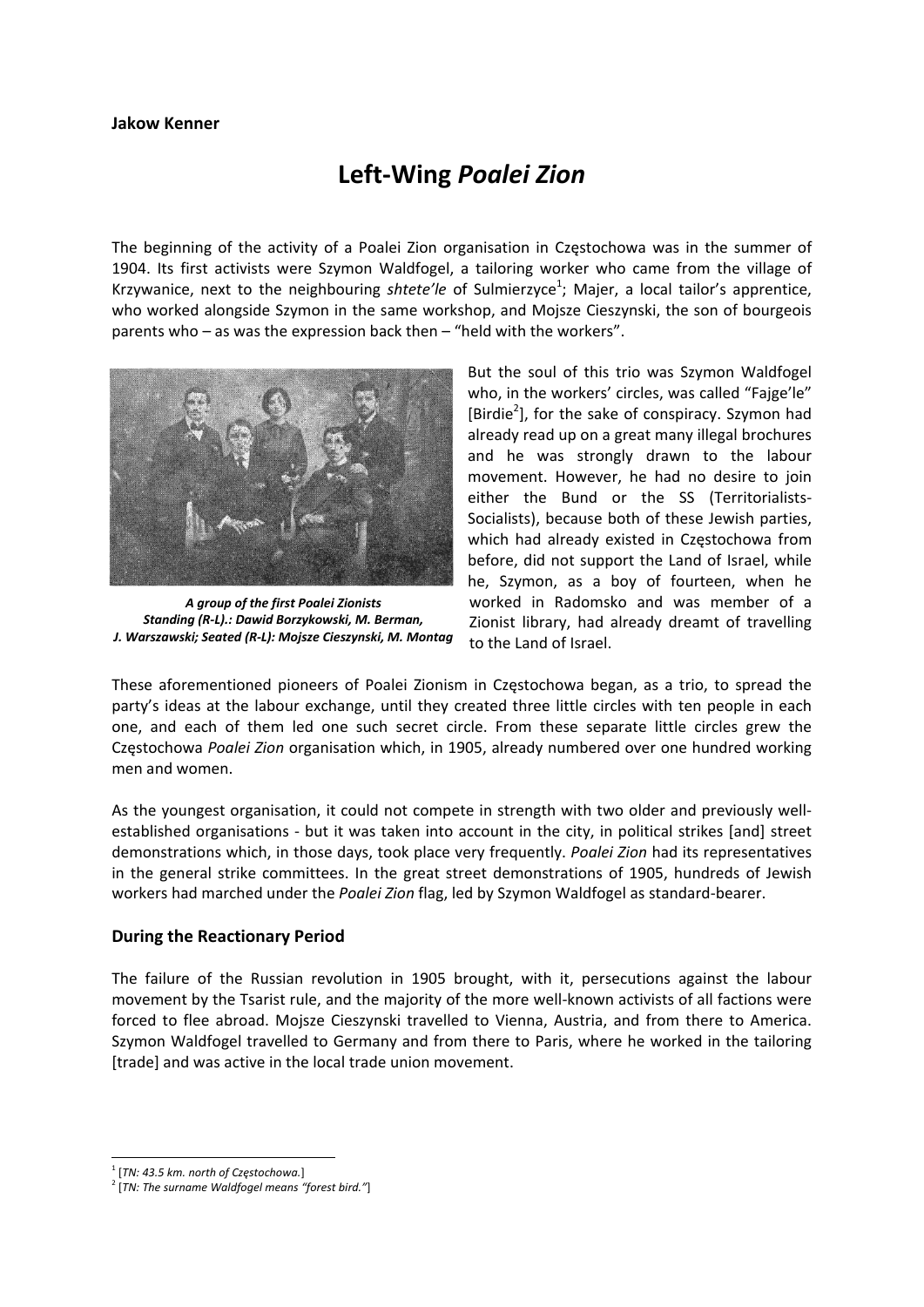During this time, in Częstochowa, just like in all other cities in Poland, the labour movement went through a standstill. The Tsarist reaction was raging and the working masses wrapped up their banners, delaying their public fight for another time.

The Jewish labour movement, which did not have any large factories as bases of activity, particularly dwindled. Organisations, whose [members] had numbered in the thousands, were during those years reduced to a few dozen, and [those with] hundreds turned into little groups. The Częstochowa *Poalei Zion* organisation shared that same fate and was greatly diminished. But it was still active, under the leadership of the young Mojsze Oderberg. In the end, he was also forced to flee abroad.

Soon afterwards, Comrade Jetta Graj [or Grey], who is now active in the *Poalei Zion* organisation in Los Angeles, California, also emigrated to America.

Comrade Mojsze Oderberg is now in Chicago where, for decades now, he has been the leader of the local Left‐Wing *Poalei Zion* organisation. Before fleeing from Częstochowa, he had managed to fortify and enroot the organisational and ideological core of Poalei Zionism in his hometown to such an extent that, when Szymon Waldfogel returned in 1913 from Paris to Częstochowa, he was able to put his experiences with the Western European labour movement to use and, once more, build up a strong *Poalei Zion* organisation.

First of all, he busied himself with founding illegal professional workers' unions and, at the same time, within the professional movement, he re-established the political party groups. Szymon Waldfogel, once more in Częstochowa, became the "Birdie" of former days, flying from one gathering to another, and encouraging and awakening the masses everywhere to professional organisation and political activity. He sought out those who were "lagging behind", and brought together those returning from Tsarist exile, rallying the battle‐ready around him. Things proceeded thus until  $1^{st}$  August 1914, when the First World War broke out and the political-communal life once more took a blow.

## **Under the German Occupation During the First World War**

In 1915, when Poland was occupied by the German and Austrian legions, the communal forces soon recovered from the sudden blow they had taken from the outbreak of the War. The most urgent task, at the time, was the fight against the hunger and epidemics that the War had spread. Szymon Waldfogel then put all his energy towards organising the relief institutions for the Jewish masses and, with the support of the other *Poalei Zion* members in Częstochowa, a "worker's home" was soon established which was, incidentally, the first Jewish "worker's home" in the whole of Poland – where, all day, a free tearoom and low-priced people's kitchen operated.

But the tearoom and people's kitchen were much more than a place to eat. They turned into the political and cultural clubs of the local Jewish workforce, and they also served as a model for the other Polish provinces. That is where the workers congregated and discussed, amongst themselves, the current news of the War and the post‐War problems. That is where migrant and homeless Jewish families, from the surrounding *shtetls*, found support. There, at the *Poalei Zion* "worker's home", political awareness of the Jewish masses was forged day after day. Thus the ground for the later blooming of the Jewish labour movement was prepared. As soon as the German occupant had been driven from Polish soil, the Jewish workers and common masses, with their diverse political, financial and cultural organisations, swam up to the communal surface.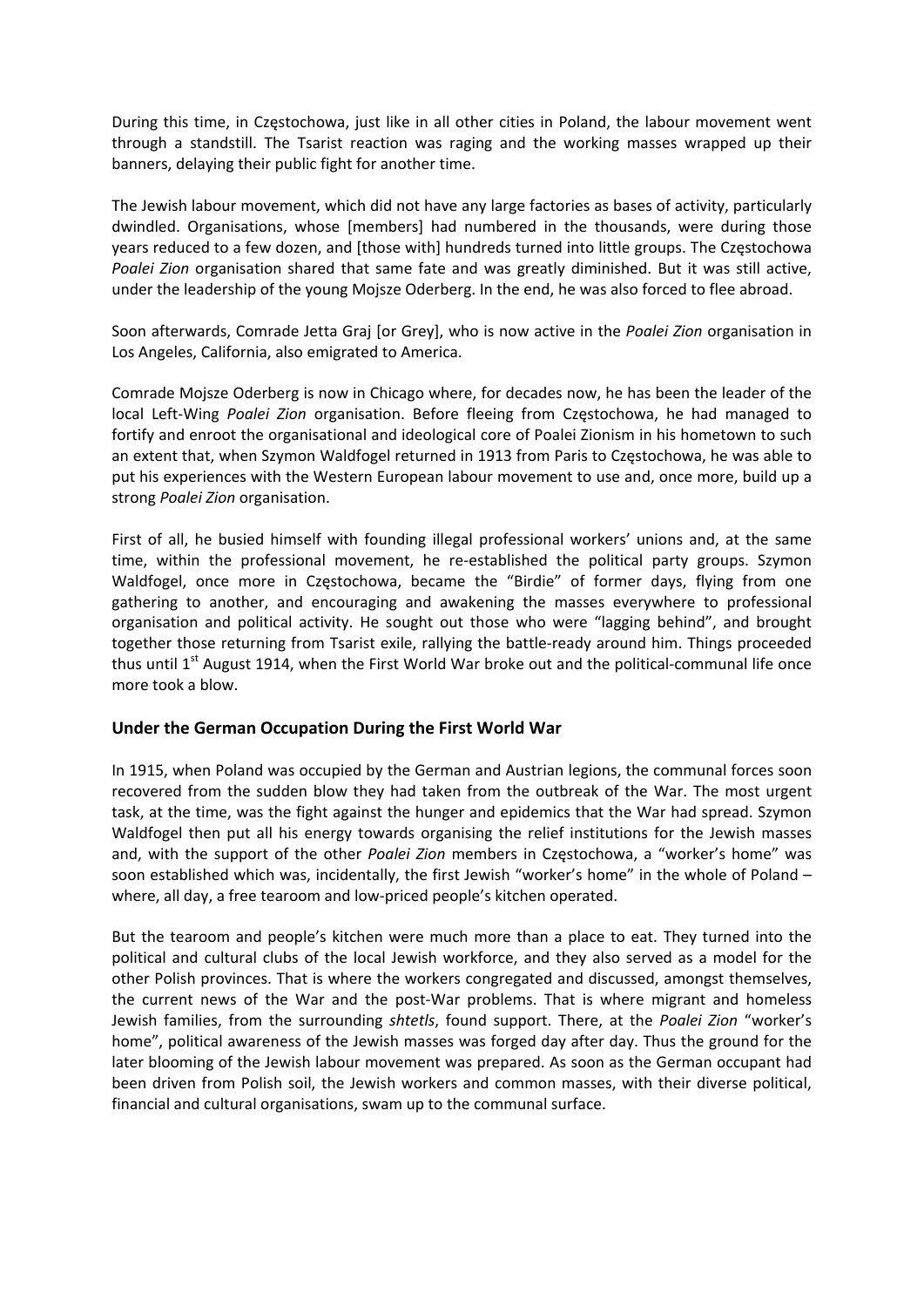The Poalei Zion Organisation, just like all the other parties, quickly grew into a mass organisation with widely ramified economic<sup>3</sup> and cultural institutions. In the first post-war years, the Poalei Zion Organisation in Częstochowa made a name for itself with its produce cooperatives and *konsum* [Pol., cooperative] shops. The bakers' cooperative, where dozens of labourers and employees worked, was of particularly great significance. In the ever increasing scarcity, the Poalei Zion bakers' cooperative was a true blessing for the poor population. The bakery not only gave the workers employment for reasonable wages, but also made it possible for the members of all the cooperative shops to receive the appropriate amount of bread on a daily basis for affordable prices, thus indirectly putting a resistance up against the illegal bread trade in the black market, which at the time was widely spread.



*The Poalei Zion Cooperative Management Committee Standing (R‐L): A. Gotlib, W. Landsman, S. Szaja; Seated (R‐L): Mrs Koniecpoler, G. Frajtag, J. Berman, A. Berkowicz* 



*A group of Poalei Zionists Standing (R‐L): Kotlarz, A. Wajs, Goldberg, Zajdman, G. Frajtag; Seated (R‐L): Turner, P. Tuchmajer, R. Majorczyk, S. Szaja, A. Litman* 

The bakers' cooperative, which was founded with the collaboration of the Joint, had its own horse and carriage, with which the bread was distributed early each morning to the cooperative shops, so that the members should not need to stand in long queues.

But the Częstochowa *Poalei Zion* was not satisfied with just providing the Jewish populace with bread. The organisation also established a library, a kindergarten, a drama circle, an evening school [and] a youth club. At the same time, it was active in the political and professional fields (of trade unions).

In 1920, when spotted typhus reigned in Poland, Szymon Waldfogel died in Sosnowiec as a victim of this disease, and his death had a very detrimental effect on the further activity of the Częstochowa *Poalei Zion* organisation.

New activists did, in fact, come forth, but "Birdie's" communal impact ‐ Szymon's broader vision ‐ was missing and, afterwards, the Częstochowa *Poalei Zion* organisation found it difficult to occupy the place in the Jewish life, which the deceased Waldfogel had wished to conquer for it.

The Częstochowa *Poalei Zion* organisation was made up entirely of workers and toilers. Neither at the time nor in the later years, it did not have any professional intellectuals or determined youth. This also made the struggle for positions of power, in Jewish working life, considerably harder. But, as consequence, the Częstochowa *Poalei Zion* organisation always had a strong tendency towards unity amongst workers and, when the unification of parallel workers' institutions in Częstochowa – such as, for example, the libraries, the kindergartens and the professional unions – became an reality, this tendency in the ranks of *Poalei Zion* found fertile ground.

<sup>&</sup>lt;sup>3</sup> [TN: The word "wirtschaftlich" (Ger., economic) is used here in the original, which in Yiddish, besides its primary definition of "economic," *denotes matters pertaining to the domestic or communal economy, such as supplying food.*]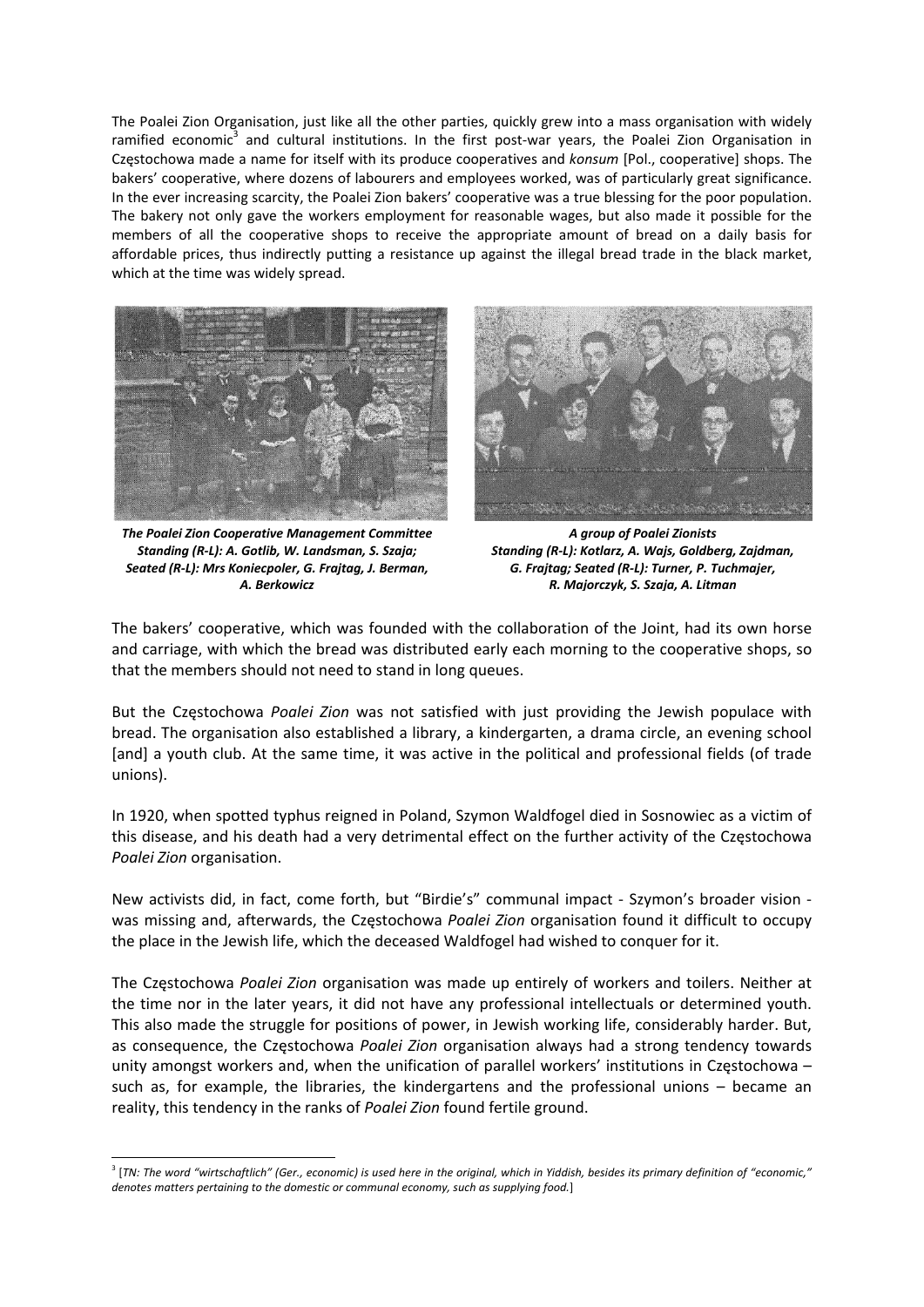In the autumn of 1920, when the Poalei Zion movement split into right and left<sup>4</sup>, the entire Częstochowa organisation, with all its institutions remained in the ranks of the left‐wing *Poalei Zion*. More than once did the left‐wing *Poalei Zion* relinquish certain privileges which were theirs by right, in order to, all the quicker, bring about unity among the workers.

The libraries, the professional unions and the kindergartens were unified under general, joint management committees, in which the left‐wing *Poalei Zion* had their representation, and they collaborated there loyally until the outbreak of the Second World [War] slaughter. This, however, most certainly does not mean that they yielded in anything of their ideology or their political stance. "Peace on its own and war on its own" ‐ this was their motto in the day‐to‐day work.

[Although] united in the professional field, they still never passed up any political event without coming forth independently with their own electoral list or their own political slogans ‐ even when they had no guaranteed prospects of a concrete victory. [Although] united in the scholastic system or the library, at the same time and on their own, they still waged war against clericalism, illiteracy [and] fascism, and for Palestinism<sup>5</sup>.

Whilst the older members of the party – under the leadership of A. Predki, Ch. Birencwajg, Lajbisz Tenenbaum and, later, M. Szwarc and [City] Councillor Abram Blum ‐ were active mainly in the joint management committees of the trade unions, the library and the scholastic system, the youth were lively in the realms of cultural activity, sports, summer camps, anti‐clericalism and various other fields.

The writer of these lines had several opportunities to be the guest speaker of the Częstochowa *Poalei Zion* youth at different public functions, and I always returned with a feeling of deep spiritual satisfaction from the enthusiasm and from the profound earnestness with which our youth organisation, there, breathed.

In the early 1920's, the *Poalei Zion* youth was under the leadership of Comrades Baromhercyk and Józefowicz, leather workers, who later wandered away to Paris. At the end of the 1920's, Szulim Kolberg, who later travelled to Canada, became the leader. Afterwards, the youth‐work was led by the bakery worker Abram Brum, who saved himself in 1939 by fleeing to the Soviet Union, and is now active in Moscow in the ranks of the Polish Jews; the tailoring worker Izrael Szymonowicz, who perished in a Nazi concentration camp in Mauthausen (Austria), and Dawid Jakubowicz, who survived and is [now] active in the camp of "liberated" Jews in Feldafing (Bavaria).

At this point, please allow me to mention in a few lines, at least a small part of the lively and effervescent activity of our Częstochowa youth, based upon my observations during my visits there.

In April 1926 - a public protest meeting of young workers, in connection with the proposed legislation which the Polish reactionaries had put before the Sejm, that the right to assemble be taken from the youth. Four or five hundred young male and female workers filled the large assembly hall. The hall's entrance was besieged by agents of the secret police. The young activists handed out hectographed<sup>6</sup> flyers, in which they called upon the youth to the protest against the attempt on the youth's rights.

<sup>&</sup>lt;sup>4</sup> [TN: The left-wing faction remained loyal to the party's original Marxist-Communist ideology, which those who split off and formed the right-wing faction rejected.]

<sup>[</sup>TN: Ideology which views Palestine as the only location for the establishment of a Jewish state, as opposed to the Territorialists (the *Bund).*]

 $6$  [TN: Made with an apparatus for copying documents by the use of a gelatine plate that receives an impression of the master copy.]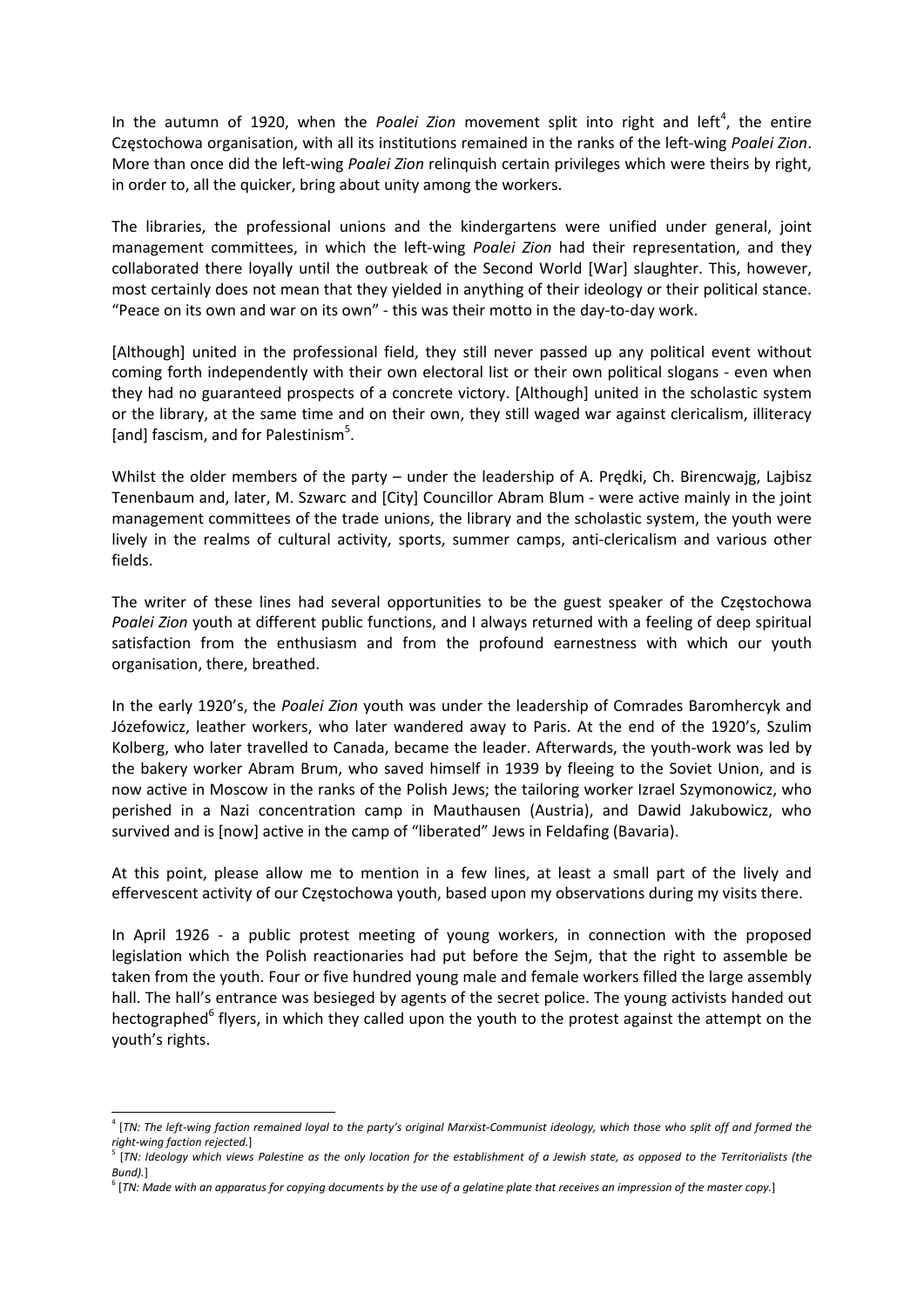In December 1927 ‐ a large public *akademia* [commemoration] marking the tenth anniversary of Ber Borochov's death, which turned into a fine demonstration for proletarian Palestinism.

In autumn 1928 – a public demonstration against the fact that the left‐wing *Poalei Zion* party had been dissolved in the Soviet Union.

In September 1929, when the Organisation was already in its own premises, a celebration [was held] in a forest behind the city in honour of [Communist] International Youth Day, after which dozens of youths marched into town, singing revolutionary songs.

Częstochowa *Poalei Zion* youth, together with the party, especially distinguished themselves in 1929, by selling thousands of declaration cards [?] to the Pro‐Palestine Workers Congress that was held in Warsaw, and they sent a corresponding number of delegates.

Every First of May, the Częstochowa *Poalei Zion* - the party and the youth - demonstrated under their own flag in the general workers' march and, in the evening, held their own May celebrations.

#### **The Cultural Activity**

The *Poalei Zion* Cultural Society "Evening Courses for Workers", every year during the winter months, would arrange public lectures on the most diverse subjects and, almost every week, brought in lecturers from Warsaw or Kraków. Comrades Dr Burech Ajzensztadt, Dr Rafael Mahler, Mina Abelman and Dr Emanuel Ringelblum *z''l* very often travelled to Częstochowa to deliver lectures. Comrades Awigdor Bursztyn and Lubek Szmerler, of whom there is no sign of life to this day, would often arrive from Kraków. During all the different kinds of electoral campaigns, Comrades Chaim Brand, Izrael Stoljarski [and] Mojsze Cytrynowski would travel there from Łódź as speakers, and Comrades Zerubavel, J. ['] Lew, N. Buksbaum, the author of these lines and others, frequently came there to the public celebrations or to give political lectures. The Częstochowa Jewish common masses always came to listen with great interest to the Poalei Zion lectures, and they always responded sympathetically to every political or financial activity which the Częstochowa organisation was conducting.

An occurrence took place in the ranks of the Częstochowa *Poalei Zion* youth which, at the time made a great impression, and this fact is worth mentioning, because it is very characteristic of the spirit of the Jewish workforce in Poland. A young locksmith worker [named] Eliezer Wajs, a child from a poor family, belonged to the youth organisation. The young Wajs had heard so much at the lectures and in the internal educational circles about the usefulness of education and the lack of the working class' own intelligentsia that, one fine day, he made the decision to stop working in the workshop and take to study. In the economic conditions of the day, this was very hard to accomplish. His plan sounded quite fantastic and his parents, due to financial need, were opposed to this fantasy. But Eliezer Wajs was encouraged to do so by the Organisation, and his elder brother, who was already earning a little, promised to support him financially. Wajs doggedly took to study and, in a relatively short time, completed his *gymnazjum* studies – or received the "*matura*" [secondary school certificate], as it was called in Poland. Afterwards, he moved to Kraków, where, under the most difficult of material conditions, he studied at the Juridical [Law] Faculty of the local university, until receiving the title of Juris Doctor. During the course of all the time he was studying, he never broke with his organisation. First in Częstochowa and later in Kraków, in the evening hours, he was in charge of the educational work in the youth organisations of these cities. He conducted elementary courses for the youth, who came from the small *shtetls* or the villages, and who had no education. With particular love and energy, he dedicated himself to the work for the youth organisations' libraries. Later, he even published a large brochure on how libraries should be run, and the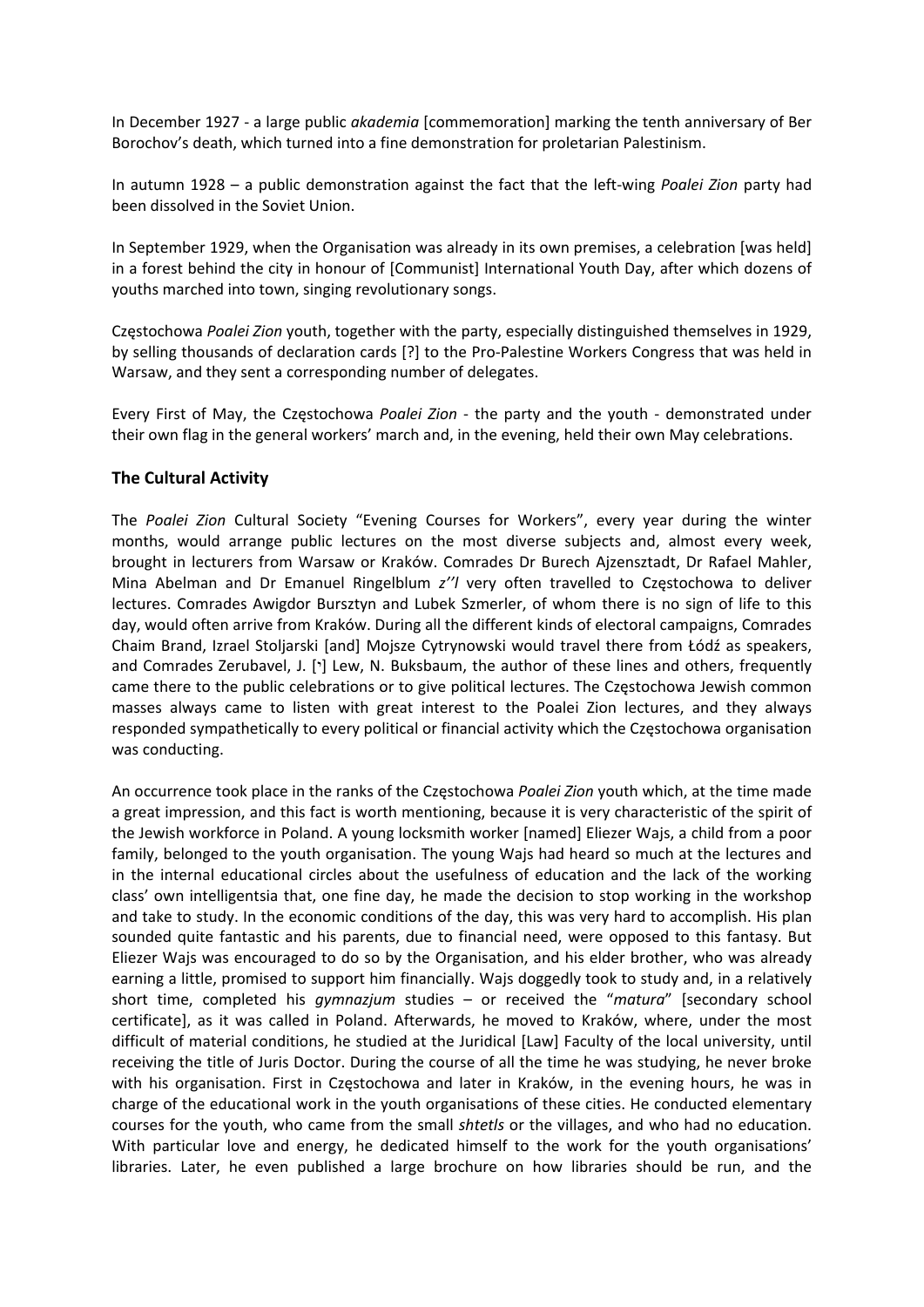secretariat for the library system of the Central [Bureau] of the Evening Courses for Workers Society in Warsaw printed 5,000 copies of his booklet.

In Kraków itself, he was chairman of the famous I.L. Peretz Library, which belonged to the Kraków left-wing Poalei Zion organisation and, under his leadership, this library quickly blossomed into one of the finest and largest Jewish libraries in Poland. The Central [Committee] of the Evening Courses for Workers Society also organised a special four-week course for librarians, which was run by Dr Eliezer Wajs and where he was one of the most important lecturers. In order to run this course, Wajs was forced to free himself for one month from the private position, which he occupied in Kraków as assistant to a local lawyer. Yet his desire to propagate learning among the working youth and to strengthen the Jewish library system was so intense, that he did not allow any impediments to stop the realisation of his dreams.

The Częstochowa *Poalei Zion* organisation and the local workforce, in general, was very proud of its fellow townsman - of its Eliezer Wajs - who had, in a short time, been transformed from a locksmith's apprentice to a lawyer with the title of "Doctor" and, when he would occasionally come home to his parents for a few days, this visit was always a festive occasion for the organisation, with his lectures, talks and reports.

But this joy was short‐lived because, in November 1930, in Kraków, he contracted the flu and, due to complications from a kidney inflammation, he died on  $10<sup>th</sup>$  November, at the blossoming age of thirty.

The comrades in Kraków immediately telegraphed Częstochowa with the news and, the following day upon which the funeral was to be held, a delegation arrived from Częstochowa, which consisted of his brother and two other comrades, who requested that Eliezer Wajs be brought to a Jewish grave in his [own] hometown. The *Krakówers* yielded to his family's wish. They wrapped the deceased in a red flag and transported him to Częstochowa where, on Wednesday 12<sup>th</sup> November, a large funeral procession took place. Hundreds and hundreds of comrades left their work and came to pay their last respects to the single intellectual and prominent cultural activist who had grown from within their own ranks. Both members of our own party and the representatives of all the other factions eulogised him by his open grave and afterwards, every year, the Częstochowa left‐ wing *Poalei Zion* observed the anniversary of his death, always mentioning him with deference and reverential awe.

Dr Eliezer Wajs, however, is not the only respected *Poalei Zion* activist who rests, or [once] rested, in the Częstochowa Jewish cemetery. Next to Comrade Eliezer Wajs there is - or was - also the tomb of another revered left‐wing *Poalei Zion* activist ‐ the tomb of the Sosnowiec City Councillor Mojsze Judenherc, who was killed in 1924 at the Częstochowa railway station while boarding a train, at the blossoming age of 36.

For eight years,Mojsze Judenherc was the representative of the Jewish workers on the Sosnowiec City Council, elected from the list of the left‐wing *Poalei Zion*. From the tribune of the City Council, he fought with great bravado against antisemitism, for which he was very popular and well‐liked among the Jewish common masses throughout Zagłębie and its environs. It is therefore no wonder that, after his tragic death, the Częstochowa Jewish workers and common people, together with the Sosnowiec *Poalei Zion*, raised such a magnificent marble headstone over his grave. While in Sosnowiec itself, a people's library was built in his memory, which functioned until the outbreak of the War.